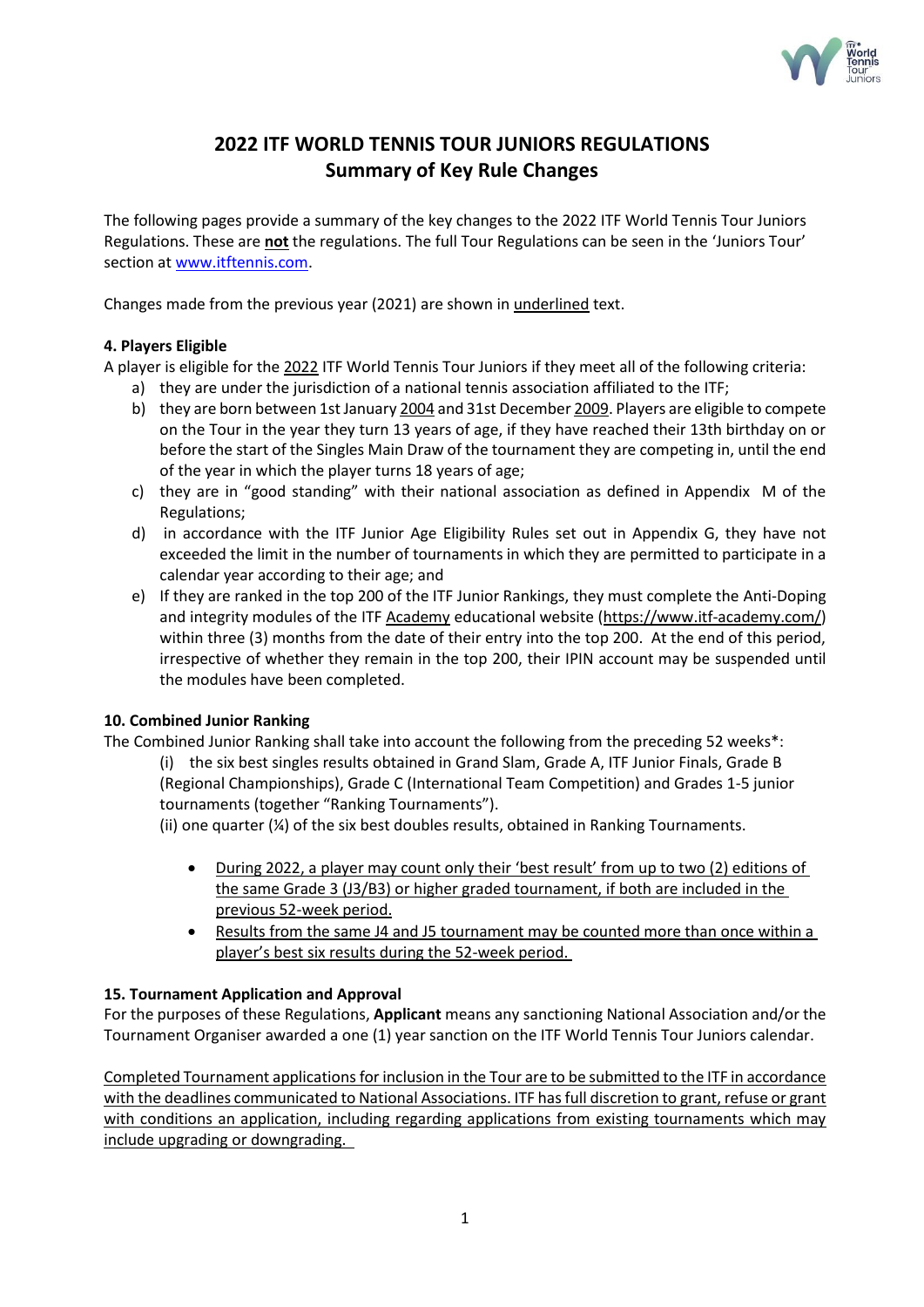

## **20. Sanction Fees**

All tournaments on the ITF World Tennis Tour Juniors must pay the relevant fee below in order to be included on the Calendar.

| Grade A  | \$725 |
|----------|-------|
| Grade B1 | \$650 |
| Grade 1  | \$600 |
| Grade B2 | \$525 |
| Grade 2  | \$450 |
| Grade B3 | \$380 |
| Grade 3  | \$325 |
| Grade 4  | \$250 |
| Grade 5  | \$180 |

# **30. Grades and Allocation of Points**

Tournaments shall be classified into grades, based on a range of criteria (by way of example only, strength of draw, player feedback, standards of delivery and geographical balance) as determined by the Committee (which may include but not limited to strength of draw, player feedback, standards of delivery and geographical balance). Ranking points for each tournament grade are as set out below. Please refer to Appendices A, B and C for special regulations for tournament Grades A, B and C.

Tournament grading is managed by the ITF Juniors Committee. The current tournament grading criteria, available at [www.itftennis.com,](http://www.itftennis.com/) shall determine: (i) whether an existing tournament is suitable for an upgrade or downgrade, or (ii) the grade of any new tournament.

## **39. Singles Entry and Withdrawal**

ii) Submission of Entries and Withdrawals

All entries must be submitted online through the IPIN online service or, in exceptional circumstances, by email on the Official Entry Form to the ITF.

Irrespective of the penalties that may be imposed under Regulation 39(v) and the Code of Conduct, players must always submit a withdrawal if they are not going to attend a tournament that they have entered.

Withdrawals must be submitted online through the IPIN online service. Note: Sending a Withdrawal Form by email is no longer an acceptable method for players to withdraw themselves from an ITF tournament after the Freeze Deadline. Only in exceptional circumstances, the Official Withdrawal Form may be sent by email to the ITF and/or ITF tournament Supervisor by the applicable deadline. Entry and withdrawal forms submitted by email must be signed by the player and be fully completed.

#### vi) Freeze Deadline

The Freeze Deadline is at 14:00 hrs GMT on the Wednesday preceding the tournament week. After the Freeze Deadline players on the Qualifying Acceptance List will no longer be moved into the Main Draw, and players on one or more Alternate Lists will no longer be moved into the Qualifying Acceptance List. Such Alternates are not committed to play the tournament and therefore are not subject to Late Withdrawal or No Show penalties.

A player who wishes to withdraw from Main Draw or Qualifying after the Freeze Deadline must withdraw online through the IPIN online service or, in exceptional circumstances, by email using the Official Withdrawal Form to both the ITF and ITF Supervisor by the applicable sign-in deadline, otherwise he/she will be subject to the penalties provided for No Show under the Juniors Code of Conduct.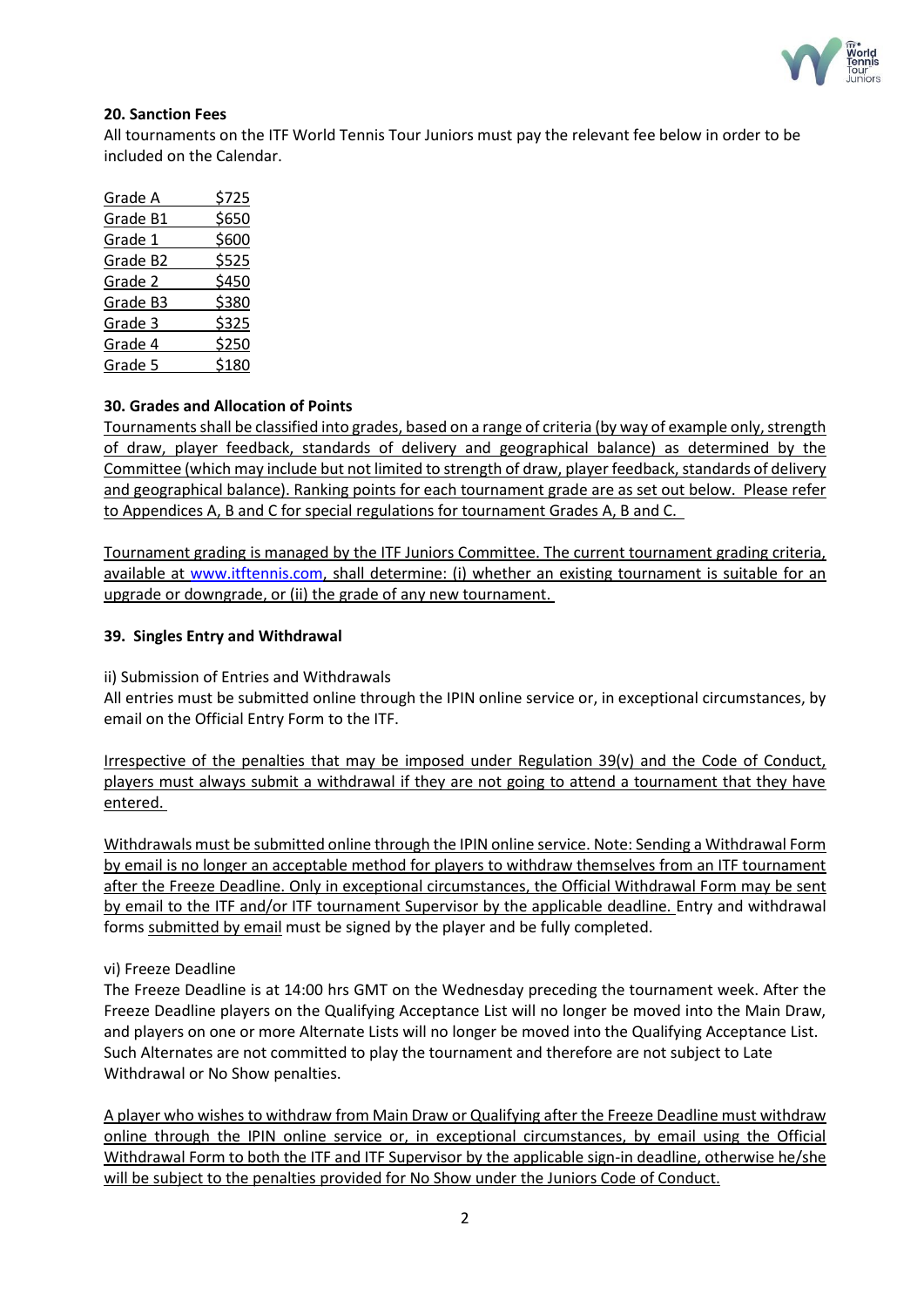

## **42. One Tournament per Week – Grand Slam**

a) A player is permitted to play in an ITF World Tennis Tour Juniors tournament if they have played in a professional Grand Slam Qualifying event the previous week, provided the player has been eliminated from singles and doubles of the Grand Slam Qualifying prior to the Qualifying Sign-in Deadline of the ITF World Tennis Tour Juniors tournament.

Any such player who is still competing in the Grand Slam tournament at this deadline must withdraw from the relevant ITF World Tour Juniors tournament. It is the player's responsibility to withdraw from the tournament.

A player is allowed to play the doubles event at a professional Grand Slam tournament at the same time as he /she is still competing in the singles event only of the same week's ITF World Tennis Tour Juniors tournament subject to the approval of both Supervisors and provided that this does not unfairly affect the scheduling at either event.

b) A player is permitted to play in an ITF World Tennis Tour Juniors tournament if they have played in a Juniors Grand Slam Qualifying event the previous week, provided the player receives a wild card for the ITF World Tennis Tour Juniors tournament and has been eliminated from singles and doubles of the Grand Slam Qualifying prior to the Qualifying Sign-n Deadline of the ITF World Tennis Tour Juniors tournament.

Any such player who is still competing in the Grand Slam tournament at this deadline must withdraw from the relevant ITF World Tour Juniors tournament. It is the player's responsibility to withdraw from the tournament.

# **47. Sign-in/Registration**

# **a) Qualifying**

Each player (except for Wild Cards who are in contact with the ITF Supervisor) must sign-in to the ITF World Tennis Tour Juniors tournament by one of the following sign-in methods:

- 1) Sign-in personally on site with the ITF Supervisor (or by telephone sign-in if stated in the tournament fact sheet) within the sign-in window of 3.00 p.m. (1500 hours) until 6.00 p.m. (1800 hours) local time the day before the start of play in the Qualifying competition (unless a different sign-in-window is stated in the tournament fact sheet); or
- 2) **Only** if provided by the tournament, eSign-in via the tournament's online payment system by 5.00 p.m. (1700 hours) local time the day before the start of play in the Qualifying competition. eSign-in will open no earlier than 24 hours before this deadline and is only available to players who have paid their entry fee.

# **b) Main Draw**

#### **i) Singles**

There will be no sign-in requirement for players accepted directly into the Main Draw at Grand Slam, Grade A or Grade 1 or B1 tournaments. However, players should arrive the day before, ready to play on the first day of the competition.

For all other tournaments each player (with the exception of Wild Cards who are in contact with the ITF Supervisor) must sign-in by one of the following sign-in methods:

1) Sign-in personally on site with the ITF Supervisor (or by telephone sign-in if stated in the tournament fact sheet) within the sign-in window of 3.00 p.m. (1500 hours) until 6.00 p.m. (1800 hours) local time the day before the start of play in the Qualifying competition (unless a different sign-in-window is stated in the tournament fact sheet););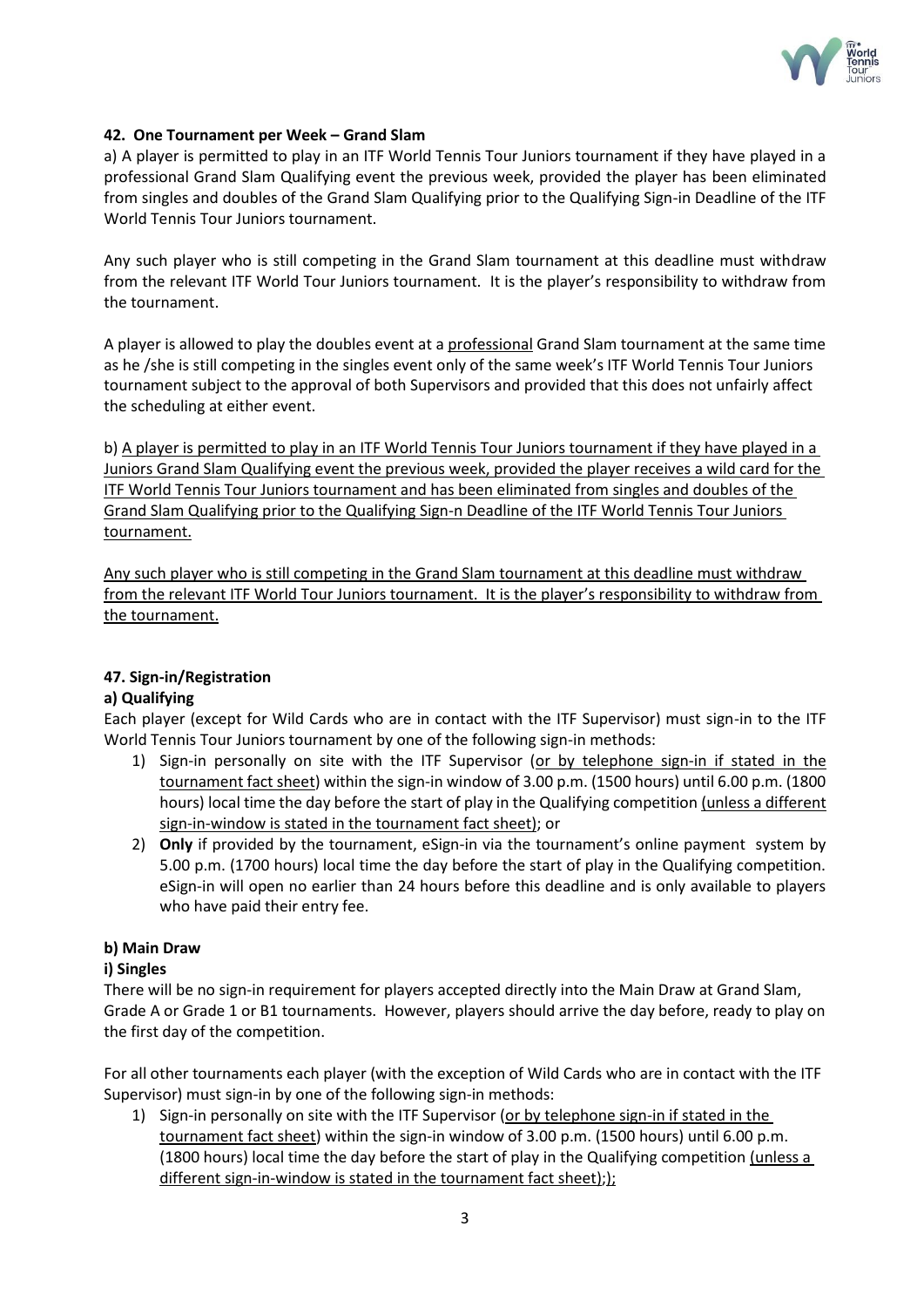

2) **Only** if provided by the tournament, eSign-in via the online tournament entry payment system by 5.00 p.m. (1700 hours) local time the day before the start of the Main Draw. eSign-in will open no earlier than 24 hours before this deadline and is only available to players who have paid their entry fee.

## **60. Entry Fees**

One entry fee (covering singles and doubles) shall be reasonable and shall not exceed:

| <b>Grade &amp; Hospitality Tier</b>        | <b>Maximum Entry Fee per player</b>  |
|--------------------------------------------|--------------------------------------|
| Outdoor Grade A, 1, 2, 3 or 4&5            | \$100 (USD) or equivalent per player |
| with Tier 1 full hospitality               |                                      |
| Outdoor Grade 2, 3, 4, 5                   | \$70 (USD) or equivalent per player  |
| with Tier 2 or Tier 3 reduced hospitality) |                                      |
| Outdoor Grade 4 and 5                      | \$55 (USD) or equivalent per player  |
| (without hospitality)                      |                                      |
| Indoor Grade A, 1, 2, 3                    | \$110 (USD) or equivalent per player |
| (4 and 5 with full hospitality)            |                                      |
| Indoor Grade 2,3,4,5                       | \$80 (USD) or equivalent per player  |
| with Tier 2/Tier 3 reduced hospitality     |                                      |
| Indoor Grade 4 and 5                       | \$65 (USD) or equivalent per player  |
| without full hospitality                   |                                      |

Any Grade 4 or Grade 5 tournaments charging a combined entry/hospitality fee must reduce the amount of the fee in accordance with this rule if a player elects to make his/her own hospitality arrangements.

#### **65. Television, Recording and Radio Rights**

ITF is the exclusive owner of all "audio" and "audio-visual" media rights to the Event including but without limitation to all forms of television, internet, mobile, radio and other electronic media.

(a) Traditional Television Broadcast

ITF hereby agrees to assign to the Host Organiser the exclusive right to appoint and enter into any contracts with Host Broadcasters to produce and broadcast coverage of the Event taking place during the term of the Agreement by means of Traditional Broadcast Television and Traditional over the air radio within the Host Territory, provided that the Host Organiser will procure a full assignment of copyright and other IP rights in any coverage to ITF (including but not limited to "archive rights").

Any revenues generated by the Host Organiser from such contracts will be for the sole benefit of the Host Organiser.

The Host Organiser will make best efforts to negotiate with the Host Television Broadcaster to provide the ITF, free of charge, with recordings of all matches at the Event in such format as requested by ITF. In the event a charge is incurred, subject to acceptance of the same by the ITF, this will be paid by the ITF.

(b) Live Streaming

Except for the rights granted directly below, the National Association does not have any rights to carry out or authorise Live Streaming of a tournament.

The National Association may conduct and/or authorise third parties to conduct Live Streaming of the tournament in its domestic territory subject to the following conditions: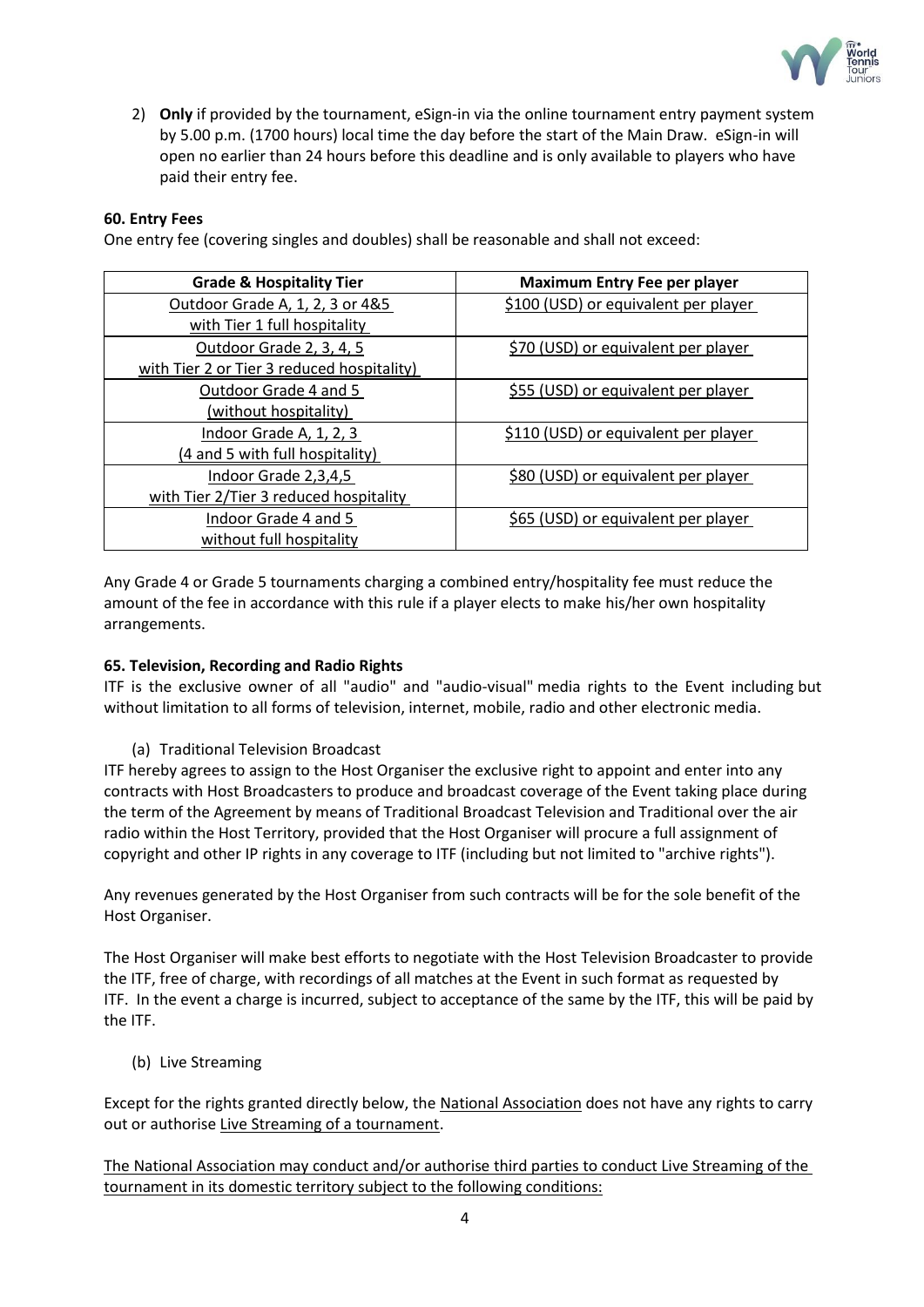

- (a) the prior written approval of the ITF in its sole discretion;
- (b) such Live Streaming not being transmitted or made available with a less than 30 second delay between the action taking place at the Tournament and the Live Streaming being available to viewers;
- (c) such Live Streaming being satisfactorily geoblocked to within the domestic territory of the Tournament;
- (d) such Live Streaming not being made available for gambling or betting purposes, or in any way associated with gambling or betting;
- (e) the Live Stream being available to the ITF free of charge and in a timely manner on request for publication on its own digital channels; and
- (f) the National Association granting, or procuring that the producer of the Live Stream grants, all copyright in the Live Stream to the ITF at the conclusion of the tournament.

For the purposes of this provision, "Live Streaming" means the transmission and/or making available of coverage from a tournament through a live audio-visual signal by means of the internet, mobile wireless technology or mobile broadcast technology or any similar or derivative technologies.

#### **67. Anti-Doping services**

To facilitate testing under the ITF Tennis Anti-Doping Programme, all ITF World Tennis Tour Junior Tournaments must provide on request, and at their own cost:

- (a) A Doping Control Station that, at a minimum, satisfies the requirements of the prevailing version of the WADA International Standard for Testing and Investigations; and
- (b) Sufficient chaperones to notify players selected for anti-doping sample collection, accompany and observe such players until their arrival at the Doping Control Station, and witness provision of those players' samples as necessary.

#### **Article II. B**

#### **3. Playing Another Event/One Tournament per Week**

- b) No player who has played in the Qualifying or Main Draw of an ITF World Tennis Tour Juniors tournament shall play in any other tennis event, including national and regional tournaments, during the period of such tournament, except in the following circumstances:
	- i) A player may represent his/her country in an ITF Team Competition in the same week as he/she has competed in an ITF World Tennis Tour Juniors tournament, provided the player has already lost in the ITF World Tennis Tour Juniors tournament.
	- ii) A player eliminated from all events (Singles and Doubles) at the ITF World Tennis Tour Juniors Tournament is permitted to play in another national or regional tournament in the same tournament week provided written approval, via the player release form, is obtained by the ITF Supervisor.
	- iii) A player eliminated from all events (Singles and Doubles) at the ITF World Tennis Tour Juniors Tournament is permitted to receive a wild card and play in an ITF World Tennis Tour Tournament in the same tournament week.
	- iv) A player eliminated from all events (Singles and Doubles) at an ITF World Tennis Tour Men's or Women's Tournament is permitted to receive a wild card and play in an ITF World Tennis Tour Juniors Tournament in the same tournament week.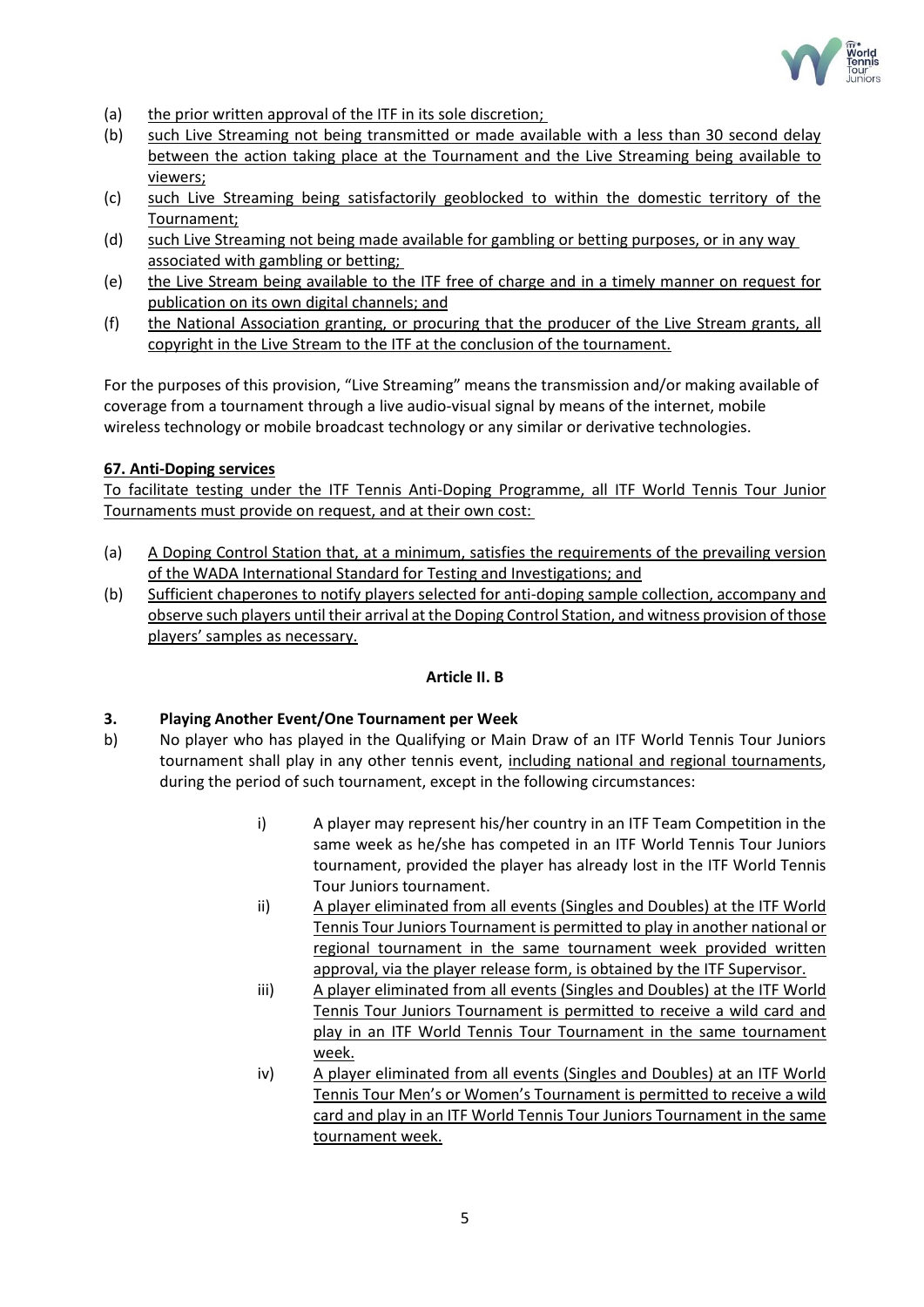

v) A player may play in the doubles event at a professional Grand Slam tournament and the singles event only of an ITF World Tennis Tour Juniors tournament provided they are in compliance with Regulation 42a).

#### **ARTICLE III: ON-SITE OFFENCES**

## **C. DRESS AND EQUIPMENT**

#### **2. Identification**

No identification shall be permitted on a player's clothing, products or equipment on court before, during or after a match or at any press conference or tournament ceremony, except as follows:

## **a. Boys ITF World Tennis Tour Juniors**

## **1. Shirt, Sweater or Jacket**

- *i.* **Sleeves.** Two (2) positions for commercial (i.e. non-manufacturer's) or manufacturer's identification for each sleeve shall be permitted, neither of which exceeds six (6) square inches (39 sq.cm). Maximum of two (2) identifications may be placed within each six (6) square inch position. Identifications may contain writing.
- **ii. Sleeveless.** Two (2) positions for the manufacturer's or commercial (i.e. nonmanufacturer's) identification for the front or collar of the shirt shall be permitted, neither of which exceeds six (6) square inches (39 sq.cm). If no more than one (1) identification is placed on the front or collar of the shirt, then one (1) manufacturer identification may be placed on the back of the shirt, not to exceed four (4) square inches (26 sq. cm). Identifications may contain writing.
- **iii. Front, Back and Collar.** Two (2) positions for the manufacturer's or commercial (i.e. non-manufacturer's) identifications for any location on the front or on the collar shall be permitted, neither of which exceeds six (6) square inches (39 sq.cm). Alternatively, one (1) manufacturer's or commercial identification which may not exceed six (6) square inches (39 sq.cm) may be placed on the front or collar and then an additional manufacturer's identification, not to exceed four (4) square inches (26 sq.cm), may be placed on the back. Identifications may contain writing. These shall be in addition to the positions permitted for either a sleeved or sleeveless shirt, sweater or jacket.
- **iv. Other.** Identification of the clothing manufacturer, without the name of the manufacturer or any other writing, may be placed once or repeatedly within an area not to exceed twelve (12) square inches (77.5 sq.cm) in one of the following positions:
	- a. On each of the shirt sleeves (if a manufacturer's identification is not on the sleeves pursuant to the section i. above); or
	- b. On the outer seams (sides of torso) of the shirt.
- **2. Shorts**

Two (2) manufacturer's identifications, neither of which exceeds two (2) square inches (13 sq.cm), may be placed on the front or back of the shorts; or two (2) manufacturer's identification neither of which exceeds four (4) square inches (26 sq.cm), may be placed as follows: one (1) identification on the front and one (1) identification on the back of the shorts. Identifications may contain writing.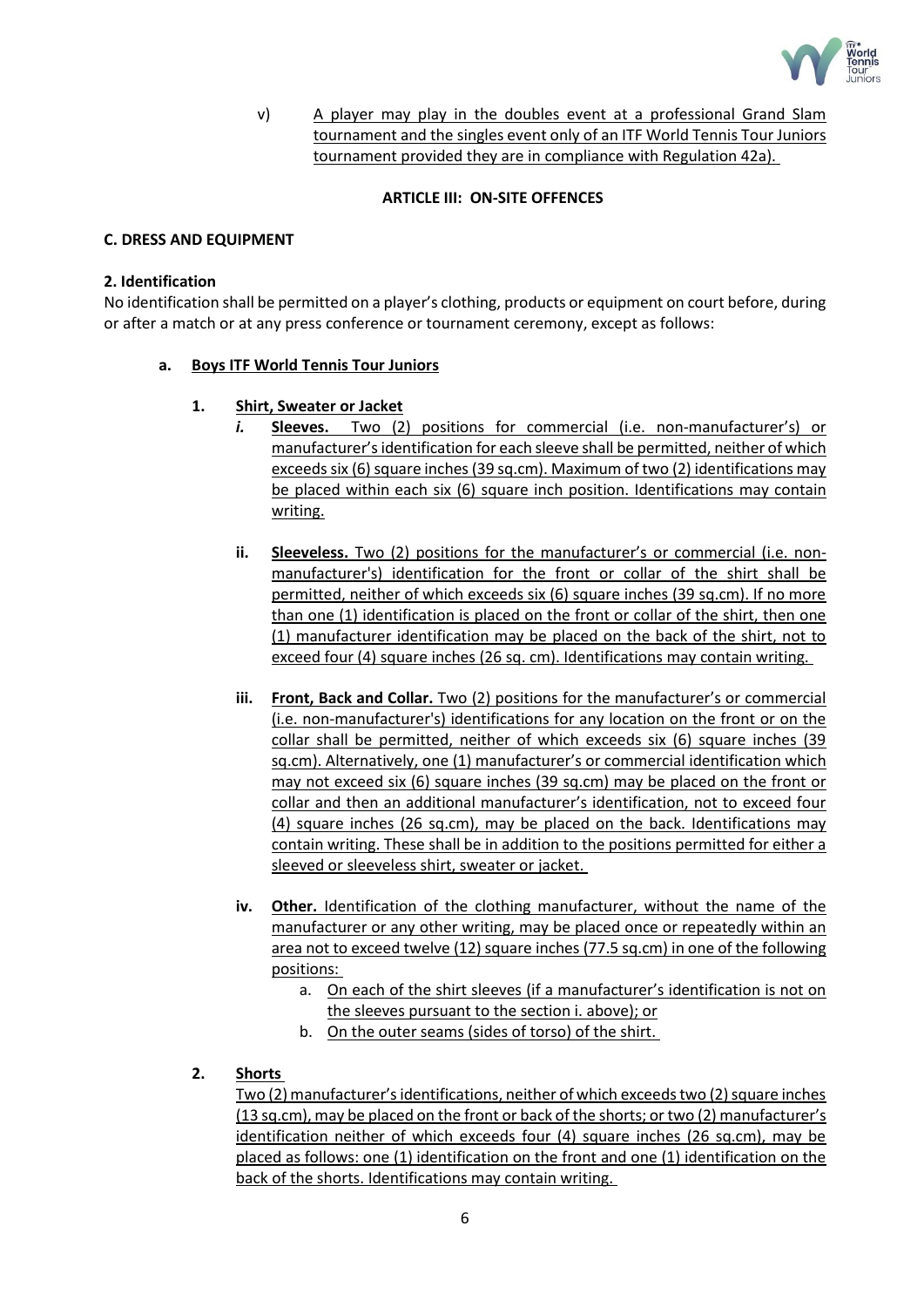

On compression shorts and/or compression sleeves, two (2) manufacturer's identifications not to exceed two (2) square inches (13 sq.cm) or one (1) manufacturer's identification not to exceed four (4) square inches (26 sq.cm) are permitted in any location. These shall be in addition to the manufacturer's identifications permitted on shorts.

# **3. Socks/Shoes**

Manufacturer's identifications on each sock and on each shoe shall be permitted.

# **4. Racquet**

Manufacturer's identifications on racquet and strings shall be permitted.

# **5. Hat, Headband, Wristband and Face Covering**

One (1) manufacturer's identification and/or one (1) commercial identification, neither of which exceeds four (4) square inches (26 sq.cm), shall be permitted on hats and headbands. The commercial identification must be located on the side of the garment and worn so that it is positioned on the side of the head.

One (1) manufacturer's identification not to exceed four (4) square inches (26 sq.cm) will be permitted on wristbands or face covering.

# **6. Bags, Towels, Other Equipment or Paraphernalia**

Tennis Equipment Manufacturer's identifications shall be permitted on each item plus two (2) separate commercial identifications on one (1) bag, neither of which exceeds six (6) square inches (39sq.cm).

# **b. Girls ITF World Tennis Tour Juniors**

# **1. Shirt, Sweater or Jacket**

- **i. Sleeves.** One (1) commercial (non-manufacturer's) identification for each sleeve shall be permitted, neither of which exceeds four (4) square inches (26 sq.cm), plus one (1) manufacturer's identification on each sleeve, neither of which exceeds four (4) square inches (26 sq.cm). Identifications may contain writing.
- *ii.* **Sleeveless.** The two (2) commercial (non-manufacturer's) identifications permitted on the sleeves above may be placed on the front of the garment. Identifications may contain writing.
- *iii.* **Front, Back and Collar.** Total of two (2) manufacturer's identifications, neither of which exceeds two (2) square inches (13 sq.cm) or one (1) manufacturer's identification, which does not exceed four (4) square inches (26 sq.cm), may be placed in any of these three locations. Identifications may contain writing. These shall be in addition to the positions permitted for either a sleeved or sleeveless shirt, sweater or jacket.
- *iv.* **Other.** Identification of the clothing manufacturer, without the name of the manufacturer or any other writing, may be placed once or repeatedly within an area not to exceed twelve (12) square inches (77.5 sq.cm) in one of the following positions:
	- c. On each of the shirt sleeves (if a manufacturer's identification is not on the sleeves pursuant to the section i. above); or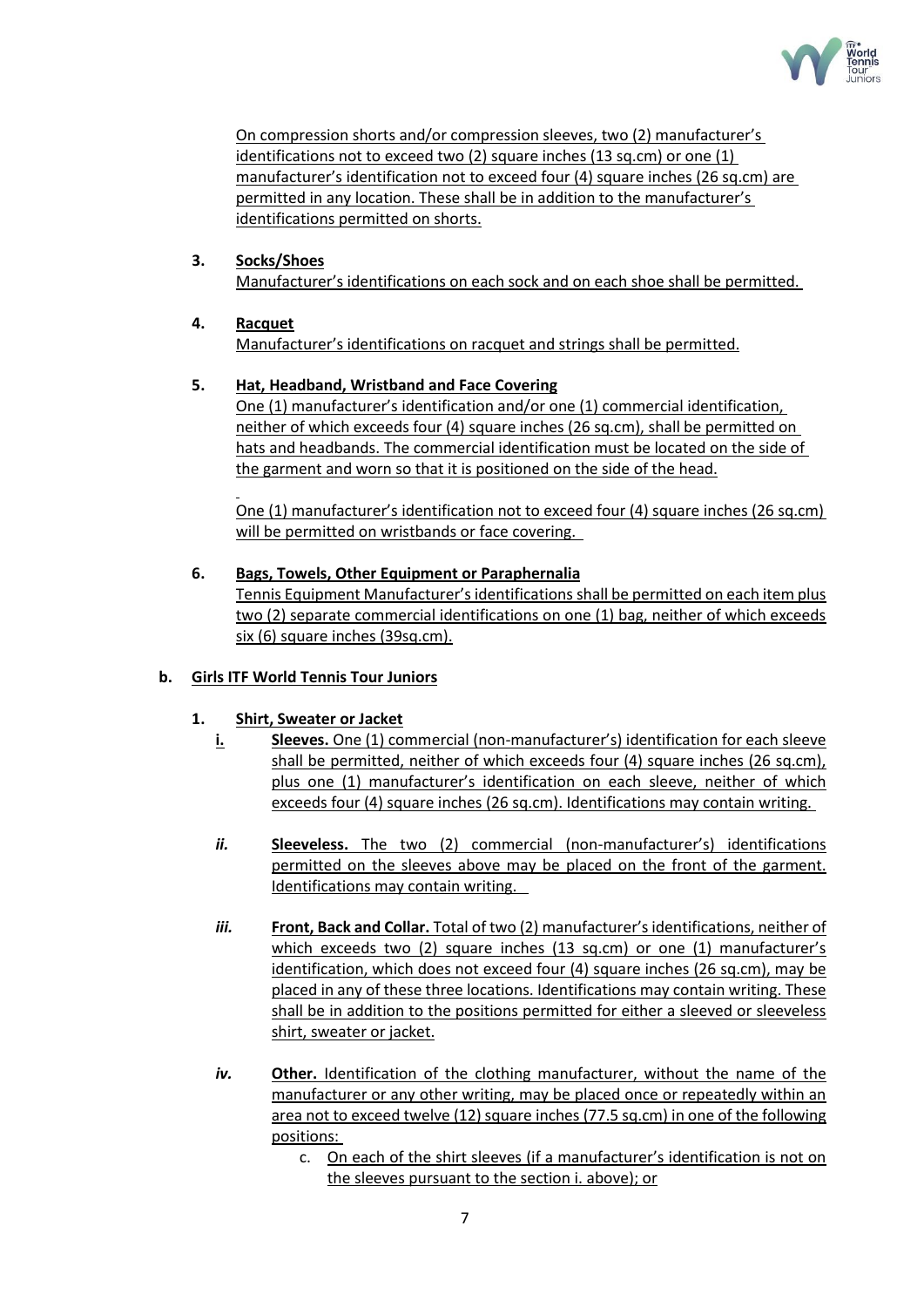

d. On the outer seams (sides of torso) of the shirt

# **2. Shorts / Skirts/ Compression Shorts / Leggings**

On short and skirts, two (2) manufacturer's identifications shall be permitted, neither of which exceeds two (2) square inches (13 sq.cm), or alternatively one (1) manufacturer's identification which does not exceed four (4) square inches (26 sq.cm).

On leggings or mid-thigh compression shorts, worn with a skirt or shorts, one (1) manufacturer's identification shall be permitted, not to exceed two (2) square inches (13 sq.cm) and which shall be in addition to the manufacturer's identifications on shorts/skirts.

On leggings or mid-thigh compression shorts (worn without a skirt or shorts) up to two (2) manufacturer's identifications shall be permitted, neither of which exceeds two (2) square inches (13 sq.cm), or alternatively one (1) manufacturer's identification which does not exceed four (4) square inches (26 sq.cm).

Identifications may contain writing.

Note: A dress for the purposes of permissible identification shall be treated as a combination of a skirt and a shirt (dividing dress at waist).

## **3. Socks / Shoes**

Manufacturer's identifications on each sock and on each shoe shall be permitted. The identifications on the sock(s) on each foot shall be limited to a maximum of two (2) square inches (13 sq.cm). Identifications may contain writing.

#### **4. Racquet**

Manufacturer's identifications on racquet and strings shall be permitted.

#### **5. Hat, Headband, Wristband and Face Covering**

One (1) manufacturer's identification not to exceed three (3) square inches (19.5 sq.cm) shall be permitted on wristbands or face covering.

For hats and headbands, one (1) manufacturer's identification is permitted on the front and one (1) commercial (non-manufacturer's) identification on the side, neither of which to exceed three (3) square inches (19.5 sq.cm). Identifications may contain writing.

# **6. Bags, Other Equipment or Paraphernalia**

Tennis Equipment Manufacturer's identifications on each item plus two (2) separate commercial identifications on one (1) bag, neither of which exceeds four (4) square inches (26 sq.cm) shall be permitted.